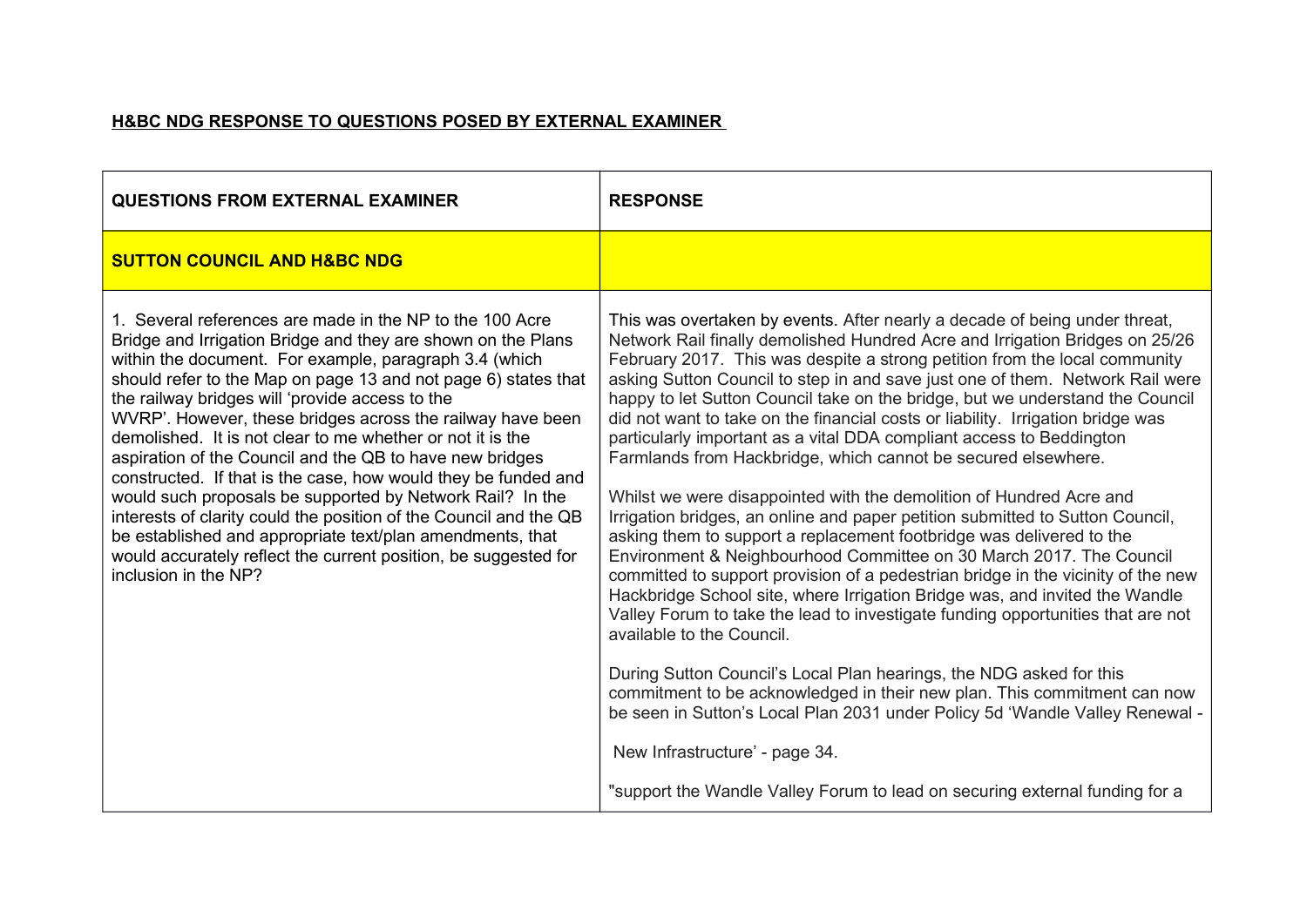|                                                                                                                                                                                         | replacement pedestrian bridge."                                                                                                                                                                                                                                                                                                                                                                                                                                                                                                                                                                                                                                                                                                                                                       |
|-----------------------------------------------------------------------------------------------------------------------------------------------------------------------------------------|---------------------------------------------------------------------------------------------------------------------------------------------------------------------------------------------------------------------------------------------------------------------------------------------------------------------------------------------------------------------------------------------------------------------------------------------------------------------------------------------------------------------------------------------------------------------------------------------------------------------------------------------------------------------------------------------------------------------------------------------------------------------------------------|
|                                                                                                                                                                                         | Exact wording of the 'prayer' from the Environment & Neighbourhood<br>Committee that they provided us with below:-                                                                                                                                                                                                                                                                                                                                                                                                                                                                                                                                                                                                                                                                    |
|                                                                                                                                                                                         | Option 3                                                                                                                                                                                                                                                                                                                                                                                                                                                                                                                                                                                                                                                                                                                                                                              |
|                                                                                                                                                                                         | To invite the Wandle Valley Regional Park to take the lead, with interested<br>community groups, to investigate and apply for external funding for a<br>replacement pedestrian bridge (and approaches) in the vicinity of the new<br>Hackbridge School site, recognising that such groups can apply for funding<br>from sources that are not open to local authorities.<br>Indicative capital budget required is in excess of £1m, plus ongoing revenue<br>for maintenance.                                                                                                                                                                                                                                                                                                           |
|                                                                                                                                                                                         | Paragraph 3.4 on page 14 of the plan should be amended to read:<br>"The map on page 13 shows details of the Hackbridge boundary, including<br>development sites, existing pedestrian and cycle access, and public open<br>spaces. It also shows a new DDA compliant bridge across the railway line in<br>approximately the same location as the now- demolished Irrigation Bridge. The<br>new Sutton Local Plan invites the Wandle Valley Regional Park to take the<br>lead, with interested community groups, to investigate and apply for external<br>funding for a replacement pedestrian bridge (and approaches) in the vicinity of<br>the new Hackbridge School site, recognising that such groups can apply for<br>funding from sources that are not open to local authorities" |
|                                                                                                                                                                                         | In addition, all the maps need to be replaced with 'proposed pedestrian<br>footbridge'.                                                                                                                                                                                                                                                                                                                                                                                                                                                                                                                                                                                                                                                                                               |
|                                                                                                                                                                                         |                                                                                                                                                                                                                                                                                                                                                                                                                                                                                                                                                                                                                                                                                                                                                                                       |
| 2. Policies H&BEP2 and H&BEP3 both refer to proposals<br>'where a Design and Access Statement is required'. However,<br>I could find no guidance within the NP as to what would trigger | The Ministry of Housing, Communities and Local Government advise that<br>Design and Access Statements are required for the following planning                                                                                                                                                                                                                                                                                                                                                                                                                                                                                                                                                                                                                                         |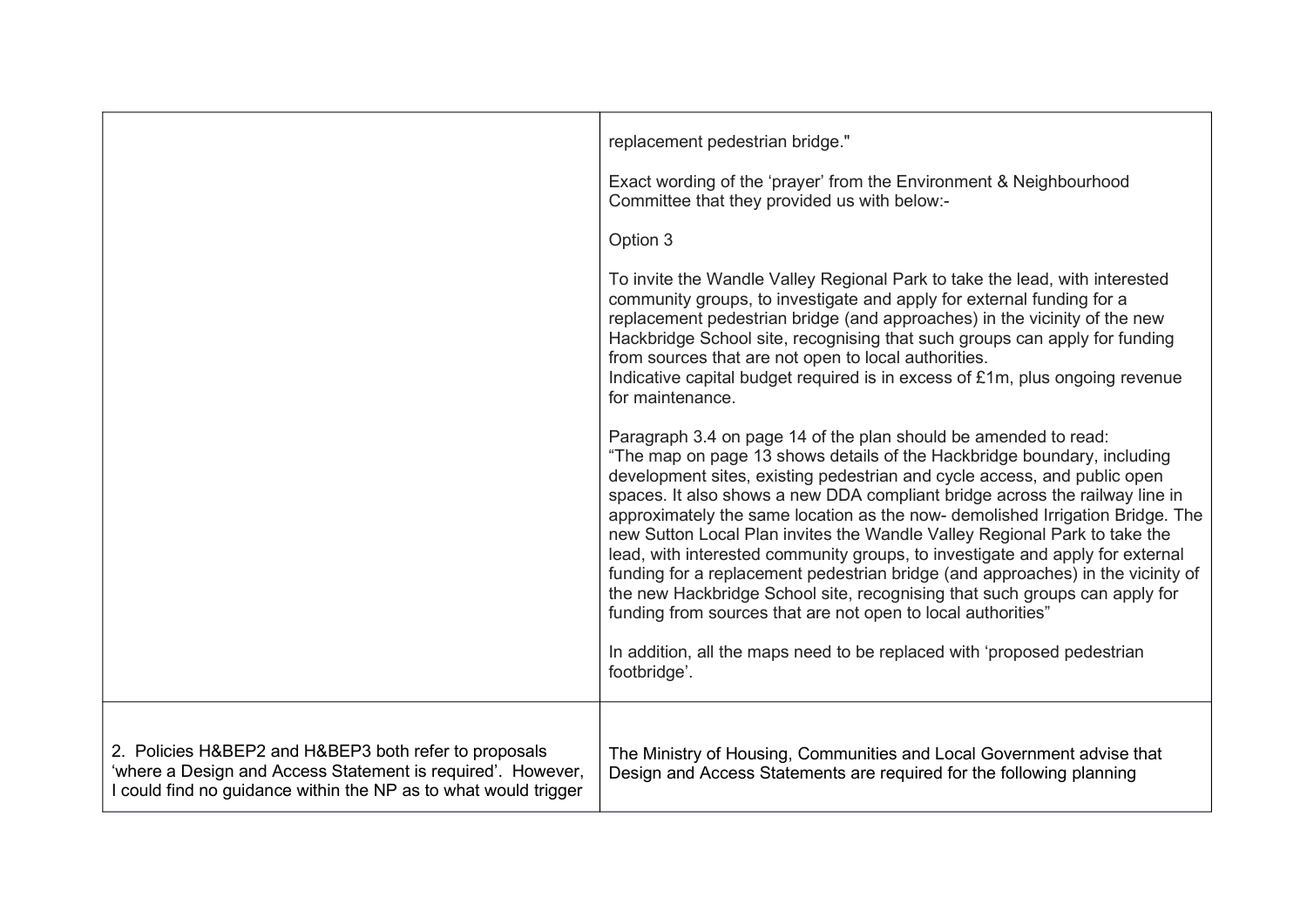| the requirement for such a Statement. Is this guidance<br>included within any other Council documents and, if so, where? | applications:<br>Applications for major development, as defined in article 2 of the Town<br>$\bullet$<br>and Country Planning (Development Management Procedure (England)<br>Order 2015;<br>Applications for development in a designated area, where the proposed<br>$\bullet$<br>development consists of:<br>• one or more dwellings; or<br>a building or buildings with a floor space of 100 square metres or more.<br>• Applications for listed building consent<br>https://www.gov.uk/guidance/making-an-application#Design-and-Access-<br><b>Statement</b><br>We would expect developers to answer policies H&BEP2 and H&BEP3, when<br>a Design and Access statement is required by Sutton Council or as defined by<br>the Ministry of Housing, Communities and Local Government. Therefore these<br>policies would not apply to some small applications, such as house<br>extensions.<br>We intend to add text to further clarify this requirement and to cross reference<br>this guidance from the Ministry of Housing, Communities and Local<br>Government. |
|--------------------------------------------------------------------------------------------------------------------------|---------------------------------------------------------------------------------------------------------------------------------------------------------------------------------------------------------------------------------------------------------------------------------------------------------------------------------------------------------------------------------------------------------------------------------------------------------------------------------------------------------------------------------------------------------------------------------------------------------------------------------------------------------------------------------------------------------------------------------------------------------------------------------------------------------------------------------------------------------------------------------------------------------------------------------------------------------------------------------------------------------------------------------------------------------------------|
| 3. Policy CIP2 refers to the need to establish a way in which                                                            | We would like to see a process set up where the NDG are involved in what                                                                                                                                                                                                                                                                                                                                                                                                                                                                                                                                                                                                                                                                                                                                                                                                                                                                                                                                                                                            |
| the local community has an input into how money raised                                                                   | happens to CIL monies. To date, we have had no involvement. We believe                                                                                                                                                                                                                                                                                                                                                                                                                                                                                                                                                                                                                                                                                                                                                                                                                                                                                                                                                                                              |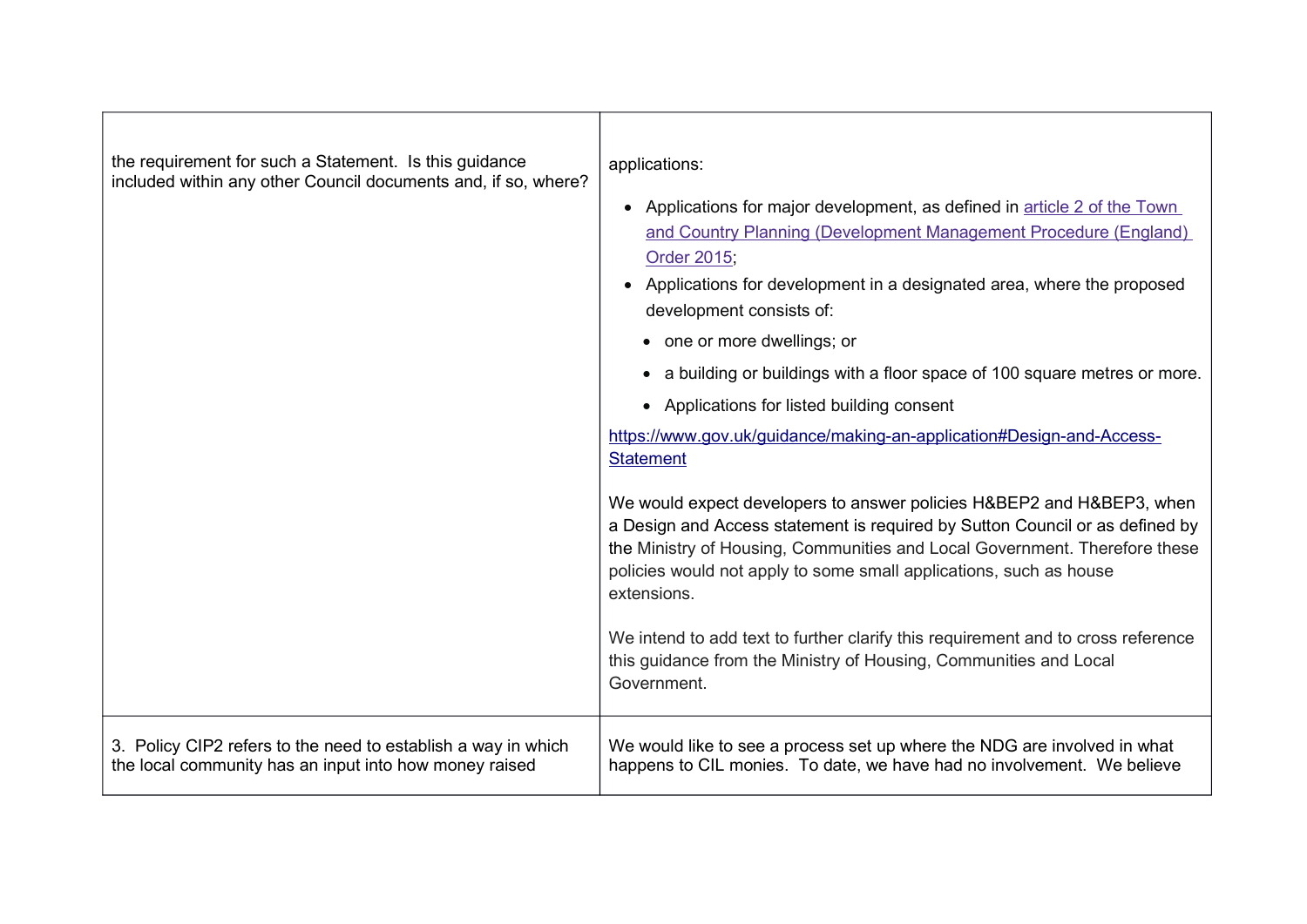| through Community Infrastructure Levy is spent in the area.<br>Are any such mechanisms in place or proposed?                                         | this is something which will go through our Local Committee.                                                                                                                                                                                                                                                                                                                                                                                                                                                                                                                                                                                                                                                                                                                                                                                                                                                                                                                                                                                                                                                                                                                                                                                                                                                                                                                                                                                                                                                                                                                                                                                                                                                                                                              |
|------------------------------------------------------------------------------------------------------------------------------------------------------|---------------------------------------------------------------------------------------------------------------------------------------------------------------------------------------------------------------------------------------------------------------------------------------------------------------------------------------------------------------------------------------------------------------------------------------------------------------------------------------------------------------------------------------------------------------------------------------------------------------------------------------------------------------------------------------------------------------------------------------------------------------------------------------------------------------------------------------------------------------------------------------------------------------------------------------------------------------------------------------------------------------------------------------------------------------------------------------------------------------------------------------------------------------------------------------------------------------------------------------------------------------------------------------------------------------------------------------------------------------------------------------------------------------------------------------------------------------------------------------------------------------------------------------------------------------------------------------------------------------------------------------------------------------------------------------------------------------------------------------------------------------------------|
| <b>H&amp;BC NDG</b>                                                                                                                                  |                                                                                                                                                                                                                                                                                                                                                                                                                                                                                                                                                                                                                                                                                                                                                                                                                                                                                                                                                                                                                                                                                                                                                                                                                                                                                                                                                                                                                                                                                                                                                                                                                                                                                                                                                                           |
| 1. Policy H&BEP1 refers to improving the character and quality<br>of the public realm. Are there any specific improvements that<br>are being sought? | Specific improvements we would like to see include:<br>1. A full review of the 'Heart of Hackbridge' scheme (see Appendix A)<br>should be undertaken. Despite best endeavours, parking has now become<br>an obstruction rather than providing a pleasant street scene, as promised.<br>Current parking provision has resulted in poor behaviour by drivers. The set-<br>up at Hackbridge Corner now regularly causes delays, with traffic frequently<br>backed up both ways at various times during the day. Pedestrians remain<br>unsure about whether using courtesy crossings is a good idea or a risk to life!<br>Landscaping attempts have been poorly maintained with trees knocked over<br>and one tree pit having been tarmacked over, now being used as another<br>squeeze in for parked cars. Rain gardens are overgrown weed patches and<br>cycle bars being used to provide an inadequate 'no parking' barrier. Limited<br>signage and enforcement has resulted in cars being randomly parked on<br>footpaths. Suffice to say that Sutton Council were badly advised by the<br>architects they employed to 'experiment' with Hackbridge and sadly this ended<br>up in much disappointment, particularly in respect of courtesy crossings, which<br>remain contentious and subject to much criticism in two/three audit reports.<br>2. Provision for cyclists remains inadequate and despite regular appeals to<br>Sutton Council, little attempt has been made in and across Hackbridge to<br>improve the experience for cyclists. You will see that this has been highlighted<br>under our transport policies.<br>3. Green Space Management Improvements - this important area is<br>covered in some detail in Section 6 of this plan - Hackbridge Community |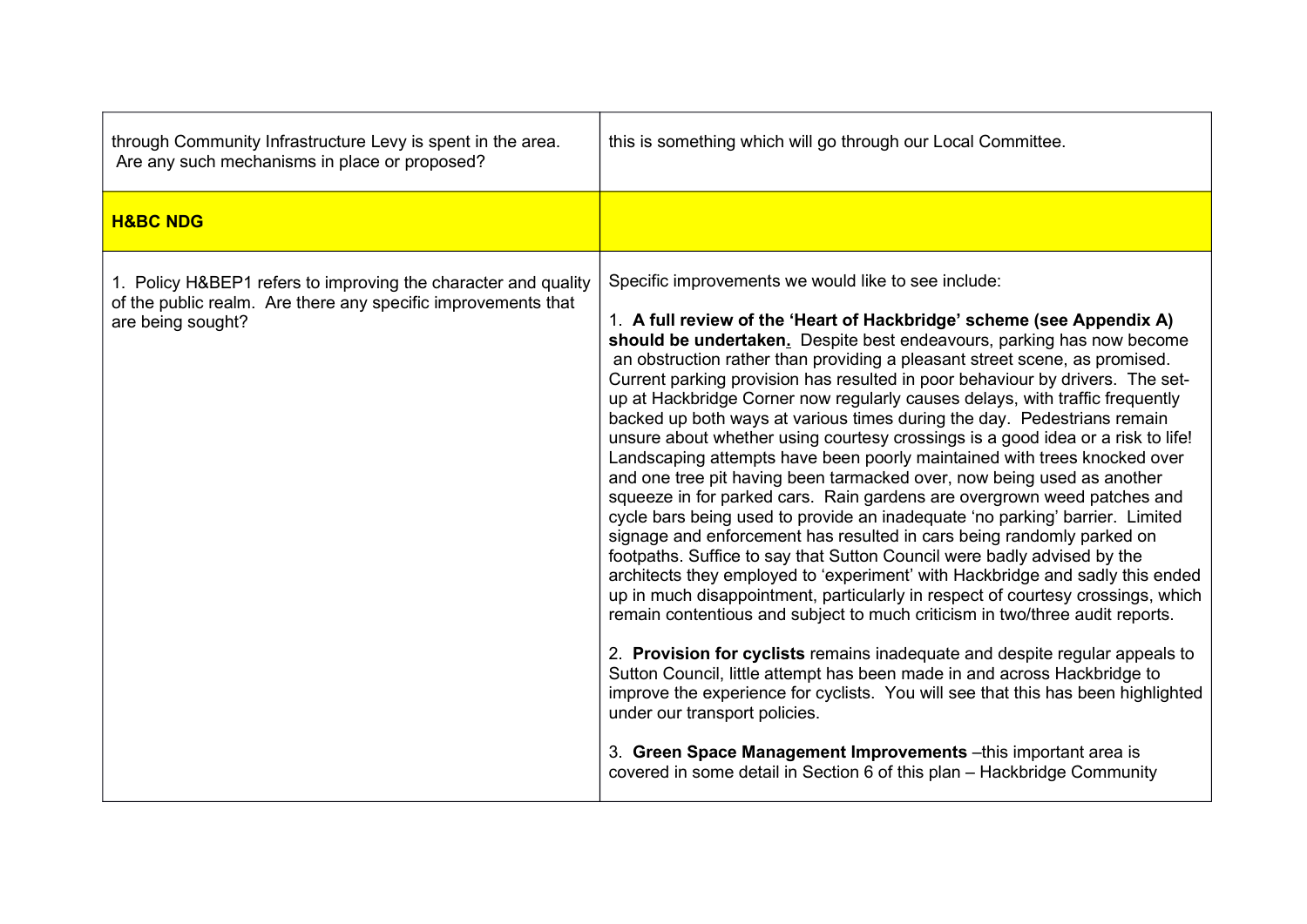|                                                                                                                                                                                                                                                                                                       | Action Plan (page 68). We were advised by Sutton Council that<br>'improvements' could not to be regarded as planning policy. Green corridors -<br>Policy EP6 $-$ (pages 50-52)<br>4. Future development across Hackbridge to respect the suburban look,<br>as consultations have shown this is a strongly held view by residents. Recent<br>developments have done nothing to respect the suburban character of<br>Hackbridge and recent high rise buildings have been built at the expense of<br>the existing vernacular. Sutton Council needs to look at Hackbridge as a<br>whole, rather than each development in isolation and recognise the extreme<br>intensification that is taking place.                                                                                                                                                                                                     |
|-------------------------------------------------------------------------------------------------------------------------------------------------------------------------------------------------------------------------------------------------------------------------------------------------------|-------------------------------------------------------------------------------------------------------------------------------------------------------------------------------------------------------------------------------------------------------------------------------------------------------------------------------------------------------------------------------------------------------------------------------------------------------------------------------------------------------------------------------------------------------------------------------------------------------------------------------------------------------------------------------------------------------------------------------------------------------------------------------------------------------------------------------------------------------------------------------------------------------|
|                                                                                                                                                                                                                                                                                                       | 5. Flooding remains a constant threat in a number of locations across<br>Hackbridge and this needs attention. (See Policy MP1 - paragraph 5.111)<br>6. Pedestrian interface from London Road into Hackbridge Station. This<br>needs to be made safer for the growing local population of residents, many of<br>whom are using Hackbridge Station.                                                                                                                                                                                                                                                                                                                                                                                                                                                                                                                                                     |
| 2. Whilst the justification for the cycle storage requirements in<br>policy H&BEP2 are set out in the supporting text, no such<br>justification is given for the recycling, outdoor drying and<br>allotment requirements. Could the QB provide the justification<br>for these elements of the policy? | The requirements for cycling storage, recycling, outdoor drying and allotments<br>were very much in response to the experiences existing local residents of<br>Hackbridge. We know how much more difficult it can be to live more<br>sustainably when:<br>• we have bicycles stuck in sheds in back gardens of terraced houses, that<br>you have to carry through to house to get out,<br>• or you have no outdoor space and have to reply on an airing rack or dryer to<br>dry your clothes, which either increases the moisture content of the indoor air<br>(encouraging the formation of mould and mildew) or costs a lot of money to<br>run on electricity,<br>• or we don't recycle as much because there isn't enough space in the kitchen<br>for separate bins to segregate the waste,<br>• or we would like to garden and grow food but can only afford to live in a flat<br>with no garden. |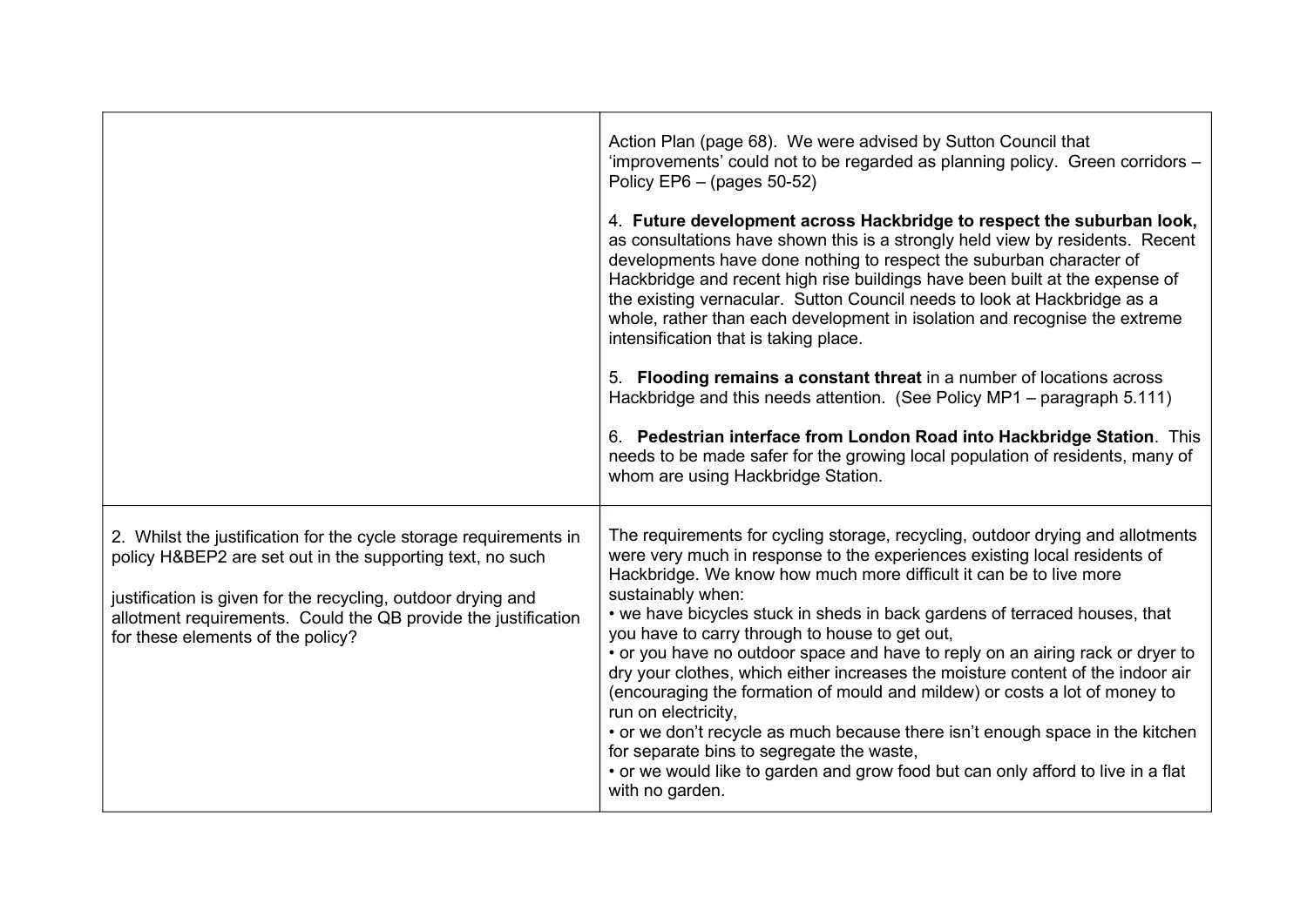|                                                                                                                                             | These are all very personal experiences that we would like new developments<br>not to repeat, for a better quality of living standards for future residents and to<br>make it easier for them to reduce their impact on the environment.<br>Previous iterations of this neighbourhood plan contained much detail in<br>respect of recycling, outdoor drying and allotment requirements. We were<br>advised that the level of detail provided was too much and we would not be<br>able to ask a developer to adhere to such detail. Hence it was removed, and<br>in the case of recycling, we were much aggrieved to see the inadequate<br>provision being proposed for new developments, including Wandle Valley<br>Trading Estate. We would be happy to signpost previous versions of our Plan<br>in respect of this detail.                                                                                                                                                                                                                                                                                                                                                                                                                                                                             |
|---------------------------------------------------------------------------------------------------------------------------------------------|-----------------------------------------------------------------------------------------------------------------------------------------------------------------------------------------------------------------------------------------------------------------------------------------------------------------------------------------------------------------------------------------------------------------------------------------------------------------------------------------------------------------------------------------------------------------------------------------------------------------------------------------------------------------------------------------------------------------------------------------------------------------------------------------------------------------------------------------------------------------------------------------------------------------------------------------------------------------------------------------------------------------------------------------------------------------------------------------------------------------------------------------------------------------------------------------------------------------------------------------------------------------------------------------------------------|
| 3. Could the QB explain what the difference is between policy<br>LEP1 and LEP3 as they relate to land north of Hackbridge train<br>station? | LEP1 is attempting to raise the issue of loss of current employment land<br>across Hackbridge. It should be clear from the opening section of the<br>neighbourhood plan, Hackbridge has been the subject of much residential<br>development over recent years, with overdevelopment now a likely outcome,<br>once New Mill Quarter, Mayfields, Maple Grove, Mill Green Business Park etc<br>are all completed (2020). Hackbridge will see its population increase by 25-<br>30% with no identifiable employment opportunities (indeed a number of<br>businesses closed to make way for residential development). In addition,<br>there are plans in hand to convert existing employment sites including<br>Hackbridge Station and parts of the site located on Restmor Way into more<br>flats, increasing the residential element of Hackbridge, at the further expense<br>of employment land.<br>LEP3 is attempting to recognise/acknowledge the non-existence of the NDG's<br>right to a say in site allocations. Long before the NDG was formed, Sutton<br>Council had already defined and declared what they wished to see/do in terms<br>of development across Hackbirdge. Indeed, it has been an uphill struggle to<br>understand what the point of a neighbourhood plan is, without the ability to |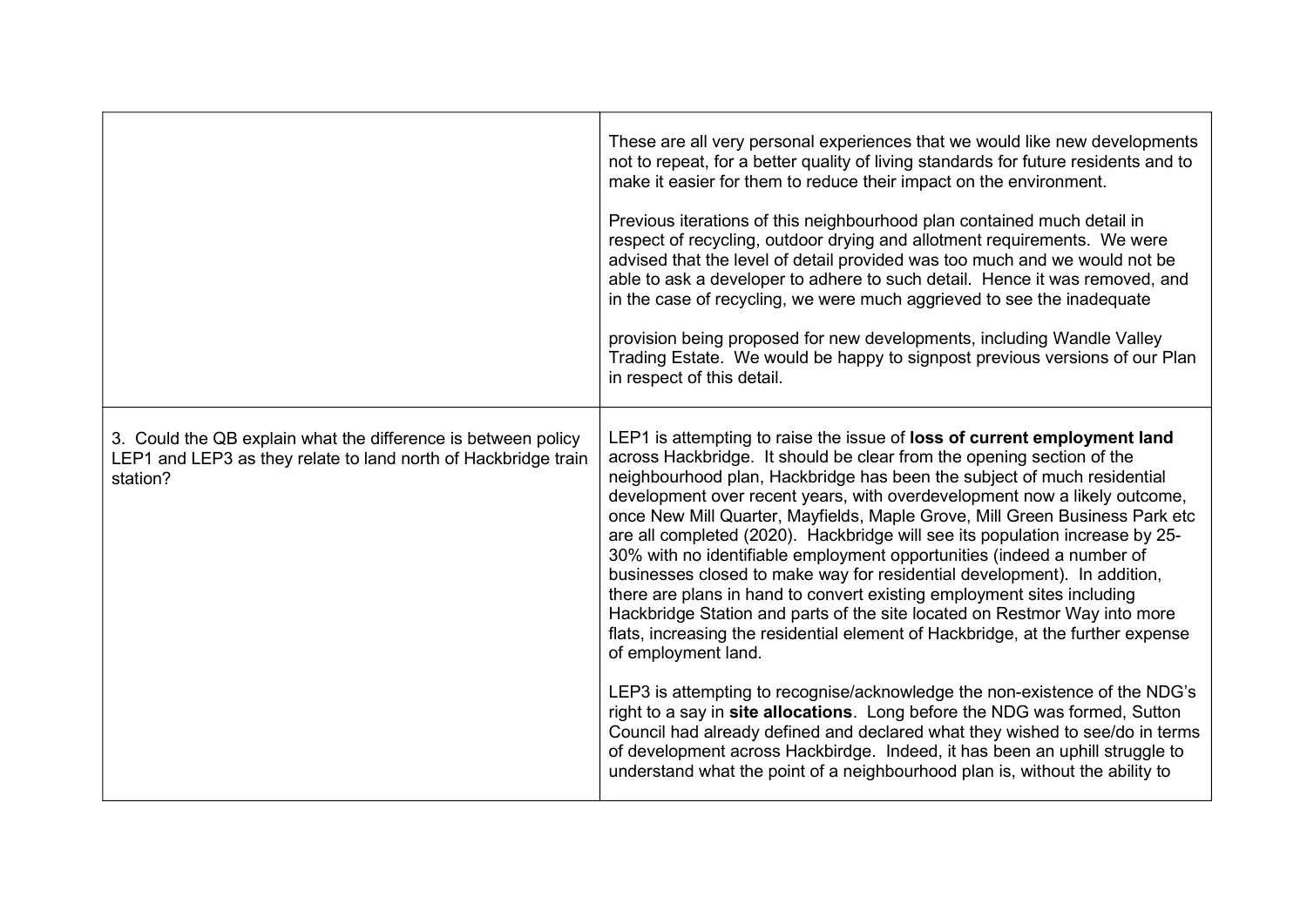|                                                                                                                                                                                                                                     | determine what is built and where. Suffice to say, having accepted the fact<br>that we have had no say in site allocations, LEP3 is our attempt at pulling<br>together comments from local residents, and as is made clear, represents a<br>set of possibilities/suggestions and uses for the important area of Hackbridge,<br>which is the land including Hackbridge Station.                                                                                                                                                                                                                                                                                                                                                                                                                                                                                            |
|-------------------------------------------------------------------------------------------------------------------------------------------------------------------------------------------------------------------------------------|---------------------------------------------------------------------------------------------------------------------------------------------------------------------------------------------------------------------------------------------------------------------------------------------------------------------------------------------------------------------------------------------------------------------------------------------------------------------------------------------------------------------------------------------------------------------------------------------------------------------------------------------------------------------------------------------------------------------------------------------------------------------------------------------------------------------------------------------------------------------------|
| 4. Could the QB explain in what way they anticipate that<br>visitors to the Wandle Valley Regional Park should be catered<br>for, as required by policy LEP2?                                                                       | Being right at the centre of the Wandle Valley Regional Park provides an<br>excellent opportunity for Hackbridge to capitalise on what would be an<br>important gateway into the park. Visitors would be encouraged to arrive by<br>train and it was very much thought that Mile Road would provide one of a<br>number of access points, with the now demolished Irrigation Bridge providing<br>DDA compliant access. All along this route, it was felt that Hackbridge could<br>provide retail and employment opportunities such as a bike hub (in Culvers<br>Lodge), walking sticks, binoculars etc and other leisure related items. This<br>would all require investment and obviously a champion, with the vision to take<br>this idea and bring it to fruition in Hackbridge. The charity Wandle Valley<br>Regional Park Trust continues to support this aspiration. |
| 5. At the top of page 41 there is reference to re-providing<br>parking at the station. It is not clear if this should be shaded<br>text (as is page 40); or if it is an objective or policy. Could the<br>QB clarify the situation? | Yes, this appears to be a formatting issue and should have been shaded text<br>as part of the 'suggestions for development of Hackbridge Train Station car<br>park and adjoining land'.                                                                                                                                                                                                                                                                                                                                                                                                                                                                                                                                                                                                                                                                                   |
| 6. Objective 3.2 on page 41 refers to the provision of a visitors'<br>centre. Has any progress been made on identifying a suitable<br>site for such a facility?                                                                     | We were advised that we could not specify a site, especially if on MOL. We<br>do of course have our own suggestions, which we would be happy to discuss.                                                                                                                                                                                                                                                                                                                                                                                                                                                                                                                                                                                                                                                                                                                  |
| 7. Where can the reader find an explanation of the 'right plant,<br>right place' principle that is referred to in policy EP3?                                                                                                       | Right Plant, Right Place is a well-known horticultural principle. There are<br>many online articles and books about this and therefore information about it                                                                                                                                                                                                                                                                                                                                                                                                                                                                                                                                                                                                                                                                                                               |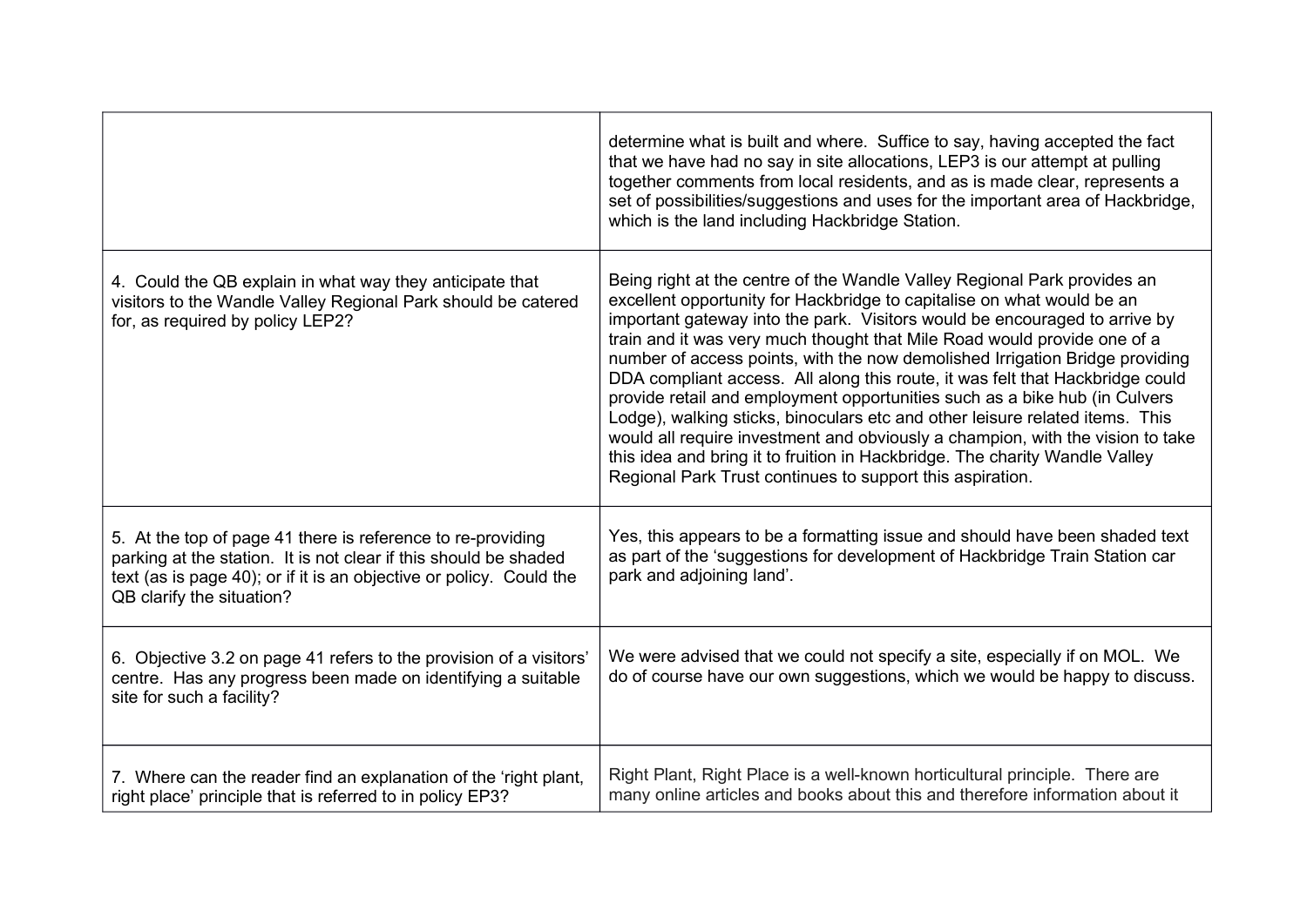|                                                                                                                                                                                                                                                                                          | easily accessible. Whilst there is no particular written reference to explain this<br>principle in our plan or appendix, this can, if required be added. The London<br>Plan adopts the same principal for 'Right Tree, Right Place'. It basically<br>means that you select the best plants for the given conditions (i.e. light, type of<br>soil) and not just for ornamental effects.                                                                                                                                                                                                                                                                                                                                                                                                                                                                                                                                                                                                                                                                                                                                                                                                                                                                                                                                                                                                                                                                                                                                                                                                                                                       |
|------------------------------------------------------------------------------------------------------------------------------------------------------------------------------------------------------------------------------------------------------------------------------------------|----------------------------------------------------------------------------------------------------------------------------------------------------------------------------------------------------------------------------------------------------------------------------------------------------------------------------------------------------------------------------------------------------------------------------------------------------------------------------------------------------------------------------------------------------------------------------------------------------------------------------------------------------------------------------------------------------------------------------------------------------------------------------------------------------------------------------------------------------------------------------------------------------------------------------------------------------------------------------------------------------------------------------------------------------------------------------------------------------------------------------------------------------------------------------------------------------------------------------------------------------------------------------------------------------------------------------------------------------------------------------------------------------------------------------------------------------------------------------------------------------------------------------------------------------------------------------------------------------------------------------------------------|
| 8. Policy EW&WP1 can be interpreted as requiring a 'One<br>Planet Action Plan' to be submitted with all planning<br>applications, whatever the use or scale of the proposal. Is this<br>the intention of the QB? Does EW&WP1 add anything not<br>already covered by Local Plan policies? | No, the requirement to submit a 'One Planet Action Plan' applies to residential<br>developments with two or more dwellings, or large commercial developments.<br>We intent to provide additional text to clarify this.<br>However, since the 'One Planet Action Plan' is intended to be simple to use,<br>whether by the general public or professionals, we would encourage all<br>developments to consider the 10 principles of the 'One Planet Action Plan', to<br>fully understand the environmental impact of their proposed development.<br>In 2009 Hackbridge was one of 10 neighbourhoods to be chosen to be a Low-<br>carbon Zone. Work was done with local residents to improve the energy<br>efficiency of their homes. This followed earlier work with residents to create<br>the Hackbridge Draft Masterplan, within which improving the environmental<br>performance of the local buildings was paramount. Hackbridge also contains<br>the world renowned Bedzed development, which pioneered low-carbon<br>construction. Residents are concerned about the environmental impact of any<br>new development and wish to build upon the local legacy for high<br>environmental standards.<br>It is our understanding that the 'One Planet Action Plan,' considers the<br>environmental performance of new developments over and above the Building<br>Regulations and the Local Plan.<br>Also in our experience and of great importance to us, is that when the<br>environmental strategy for a development is set out in accordance with the 10<br>principles of the 'One Planet Action Plan', it makes it clear to the general |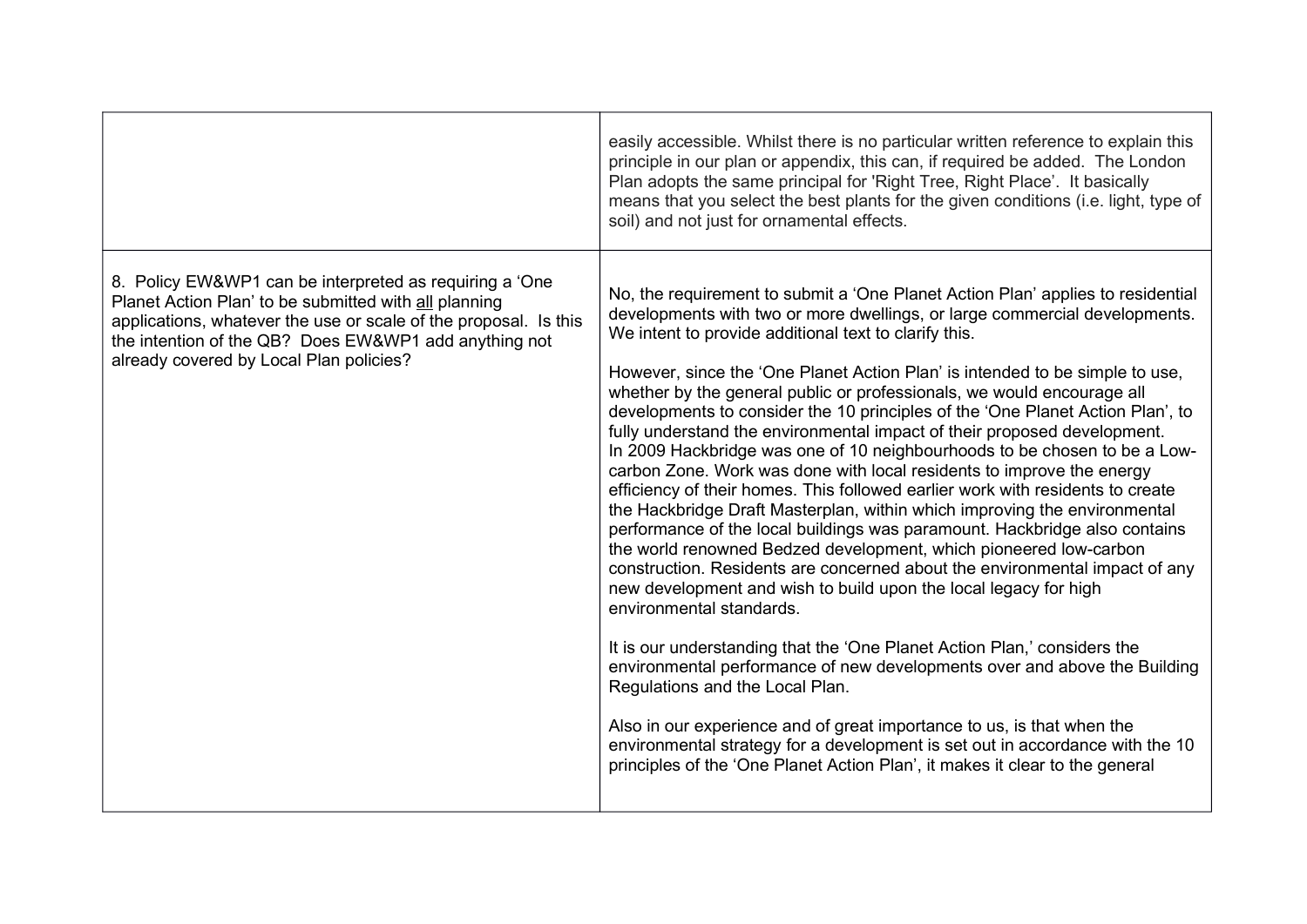|                                                                                                                                                                                                                                       | public how the proposed development intends to minimise its environmental<br>impact. Our neighbourhood is concerned about the environmental impact of<br>the new developments and this information should be provided in an easily<br>understood format.                                                                                                                                                                                                                                                                                                                                                       |
|---------------------------------------------------------------------------------------------------------------------------------------------------------------------------------------------------------------------------------------|----------------------------------------------------------------------------------------------------------------------------------------------------------------------------------------------------------------------------------------------------------------------------------------------------------------------------------------------------------------------------------------------------------------------------------------------------------------------------------------------------------------------------------------------------------------------------------------------------------------|
| 9. How does the QB anticipate that Objective 5.1 on page<br>55(the introduction of traffic calming measures on the A.237)<br>will be achieved when, as far as I am aware, there is no policy<br>requirement for such works in the NP? | It is noted that our plan does not provide a specific policy in respect of traffic<br>calming measures on the A237. This is because the Heart of Hackbridge was<br>supposed to deliver this. Unfortunately this has not been the case and we are<br>expecting Sutton Council to review this project, as mentioned earlier, but we<br>did not want to lose the objective. Our plan seeks to encourage various forms<br>of transport, including cycling and walking and without improvements to safety<br>(traffic calming measures), residents are unlikely to feel encouraged to step<br>away from their cars! |
| 10. Transport for London states that 'the plan proposes to re-<br>route the S1 and night bus to serve Hackbridge'. Where in the<br>NP is this ambition set out?                                                                       | Slightly confused with this question. Are you telling us that TfL has a plan to<br>reroute the S1 and provide a night bus service to cover Hackbridge? We are<br>not aware of this. We do, however, mention these changes in Section 6 -<br>Community Action Plan. Again, we were told that this could not form part of<br>our neighbourhood plan.                                                                                                                                                                                                                                                             |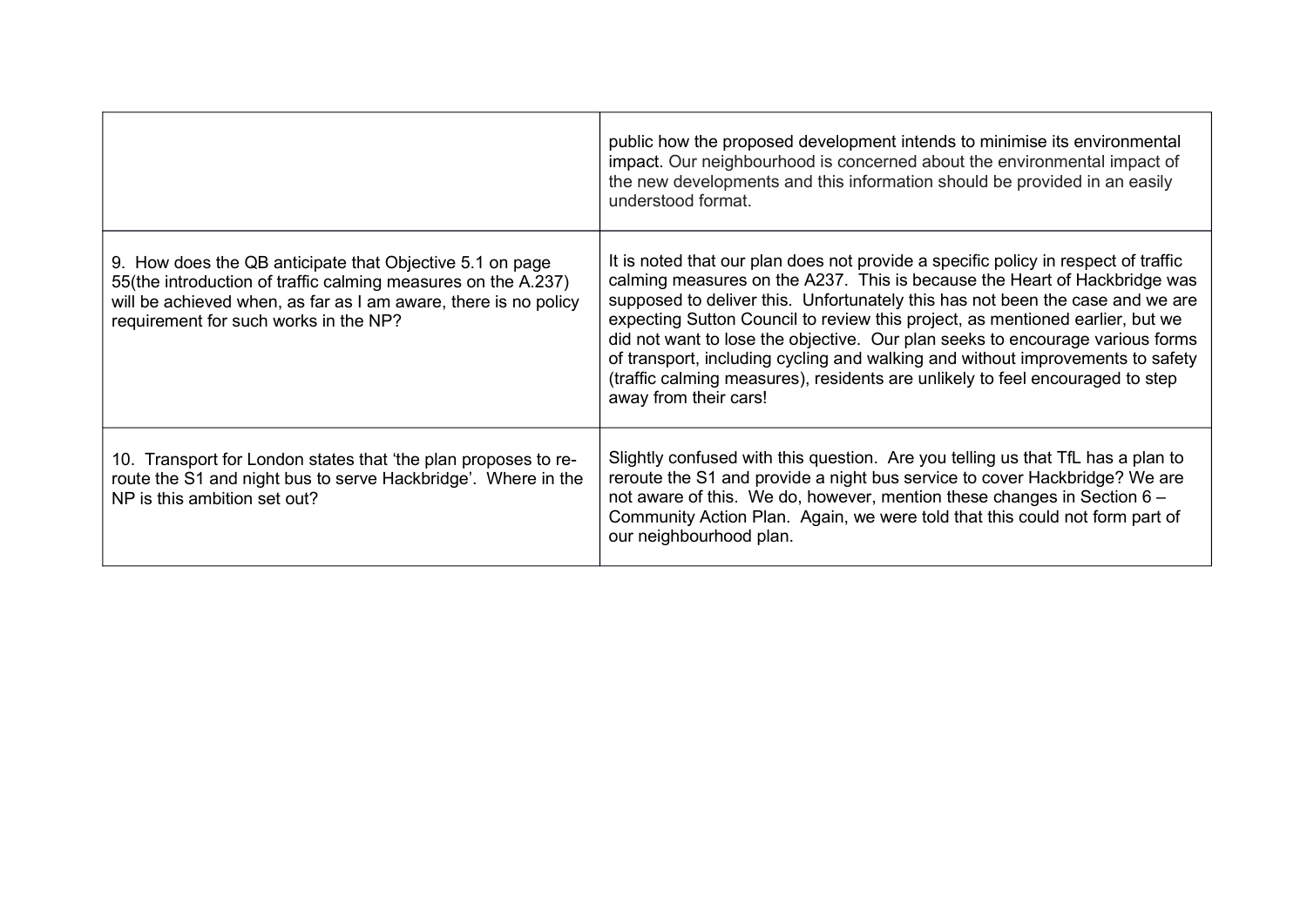# **Appendix A**

## **Heart of Hackbridge**

## **Public Realm Design Guide**

#### **1.0 Introduction**

In February, the Greater London Authority awarded £835K to BioRegional (in partnership with Sutton Council) from the Outer London Fund programme to revitalise Hackbridge high street by improving its "prosperity, sustainability and accessibility". The funding was increased to £1.2M with the addition of 30% match funding from the Council. Further match-funding from BioRegional and developer contributions takes the overall programme to £3.2M.

On behalf of the Board, Sutton Council is now seeking high-level design advice on how to utilise these funds most effectively to contribute to raising the overall quality of the urban environment in the Hackbridge centre. This brief elaborates upon our requirements.

#### **2.0 The Hackbridge Programme**

The unique elements of the Hackbridge Outer London Fund scheme are that:

- Economic, social and environmental sustainability run through every aspect of the scheme
- The scheme runs in parallel with major private and public investment in Hackbridge. This will produce economic growth. OLF will be used as a catalyst to secure design and build quality, as well as social and environmental value from this growth.

These investments - overseen by the Council and known as the Hackbridge Programme - will total over £100M during the Outer London Fund period and up to 500M by 2025 by which the time the Programme will be complete. The Programme will include the Felnex development, a potential heat network, energy retrofit projects, a Country Park development 3 times the size of Hyde Park, healthy eating, sustainable transport, River Wandle restoration and other improved natural habitats, and a large number of associated socio-economic projects.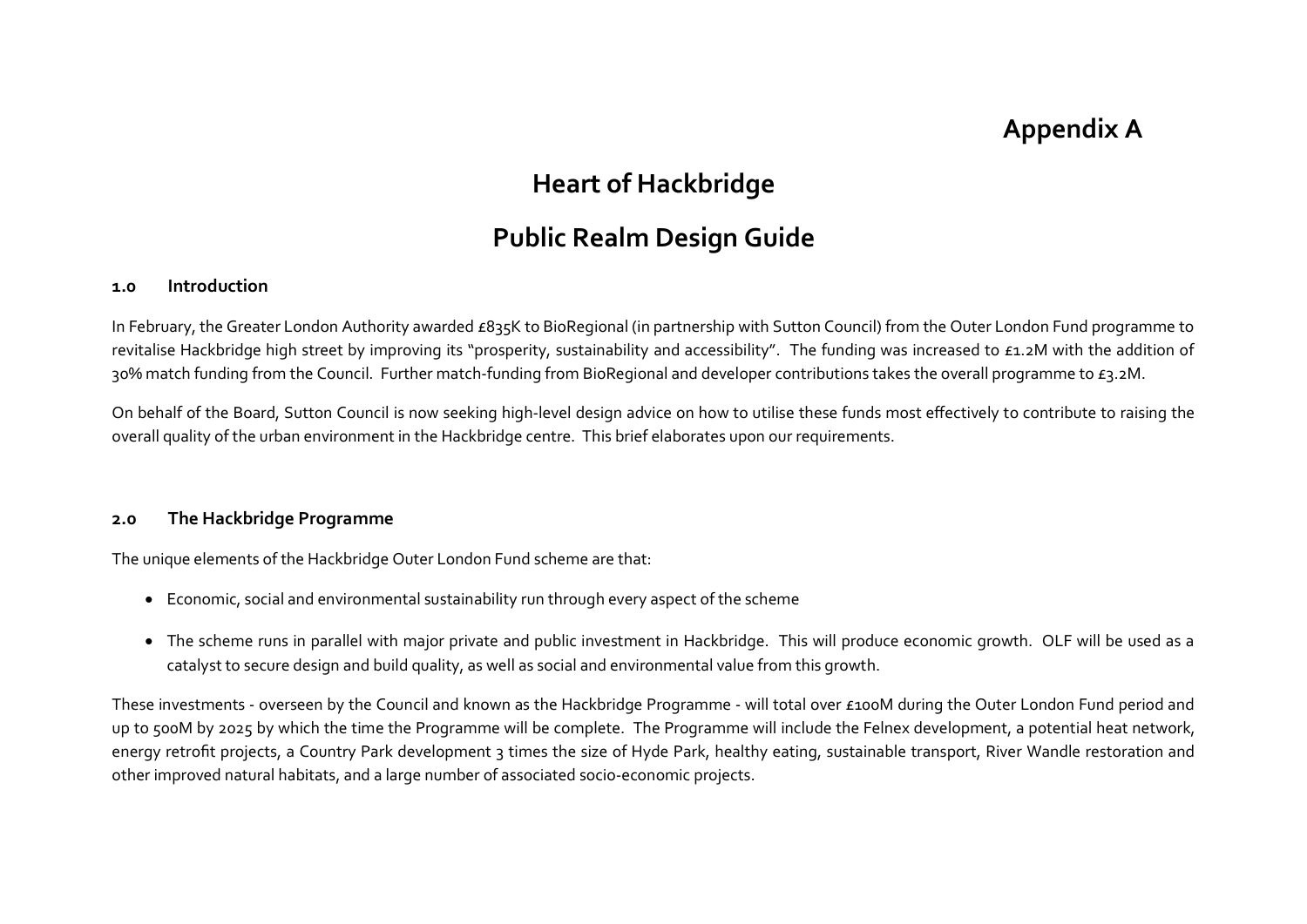#### **2.1 Aim and objectives of the Outer London Fund project**

The aim of the project is to 'forge a thriving, sustainable high street set in the natural beauty of the Wandle'. This will create a destination of distinction that will attract residents and other visitors for extended periods of time (half day or more) required to lift Hackbridge from its present designation as a somewhat tired Local Centre to a thriving District Centre characterised by variety, vitality and viability.

The objectives of the Outer London Fund are:

- x *Objective 1* **Increasing economic resilience of the retail zone:** by helping local shops to respond to the commercial changes brought by new residents and the supermarket, through strategies of diversification, identification of new markets and aesthetic improvements
- x *Objective 2* **Enhancing the environmental sustainability of the retail zone:** by helping local shops and businesses reduce energy consumption, water consumption and waste, through a programme of information-provision and refurbishment works
- x *Objective 3* **Improving access to the district centre and nature:** by improving pedestrian and cyclist access and safety in the centre, and creating a green corridor' linking the River Wandle, the district centre and the Wandle Valley Regional Park through planting of trees, signage, access road improvements and street furniture.

#### **2.2 Community and planning**

Hackbridge is also a frontrunner for neighbourhood planning. The Outer London Funde delivery team and the community-led Neighbourhood Planning Group expect the design guide produced as part of the Outer London Fund project to be utilised across the Outer London Fund scheme, the Hackbridge Programme and any other initiatives that are developed by the Neighbourhood Planning Group.

#### **2.3 Sustainability principles**

As set out above, social, economic and environmental sustainability lies at the heart of the Outer London Fund scheme and the wider Hackbridge Programme. Together, the Outer London Fund, the Hackbridge Programme and the Neighbourhood Planning Group aim to create the UK's first sustainable suburb. They are designing, and will deliver and monitor, all of their activity through the framework of One Planet Living - a methodology developed by BioRegional together with WWF (World Wildlife Fund).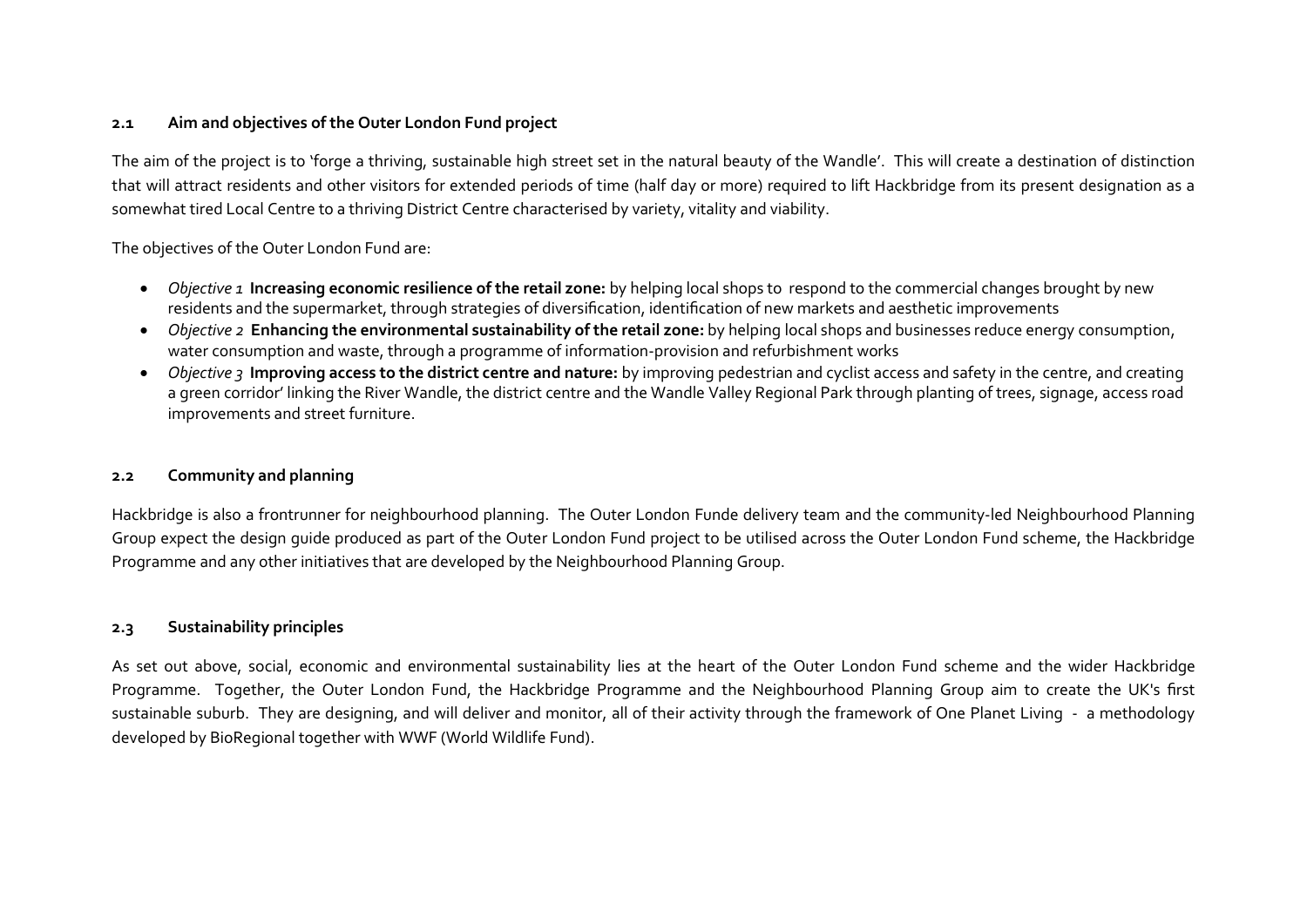One Planet Living is a term coined to reflect the fact that we live on just one planet Earth but most people living in "developed" countries consume resources of the equivalent of  $3 - 5$  planets. It comprises ten principles that need to be addressed if we are to bring our carbon footprint back within sustainable levels. The ten principles are:

Zero carbon Zero waste Sustainable transport Sustainable materials Local and sustainable food Sustainable water Land use and wildlife Culture and community Equity and local economy Health and happiness

The designs developed for the Outer London Fund scheme, the implementation methodology to be applied, the materials suggested, and the maintenance regime required, will all be judged against these principles and will need to comply with them.

#### **2.4 Governance**

The Outer London Fund scheme is led by a Delivery Board that brings together BioRegional, the Council and public sector partners, businesses and the community. Within this, Sutton Council has lead responsibility for delivery of the public realm improvements. On behalf of the Board, the Council is now seeking high-level design advice on how to utilise these funds most effectively to contribute to raising the overall quality of the urban environment in the Hackbridge centre. This brief elaborates upon our requirements.

## **3.0 Design Brief**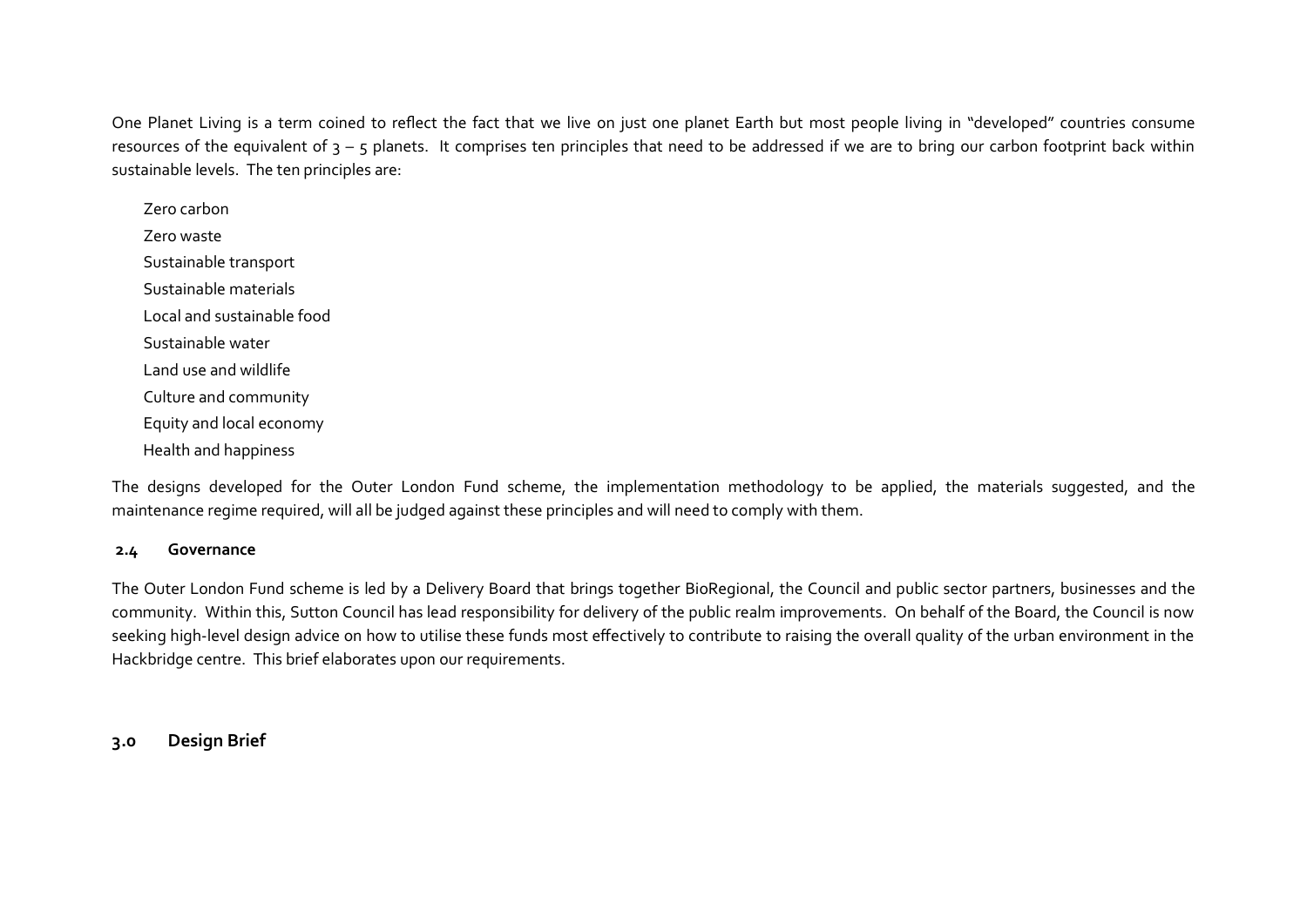Through this brief, Sutton Council (on behalf of the Delivery Board) is seeking to procure the services of public realm designers to provide advice on a design philosophy, a delivery "concept", approach and hierarchy of interventions (with illustrative palette of materials) that will meet the objectives listed in the approved Outer London Fund bid (attached at Appendix 1):

The specific public realm and associated physical projects listed in the bid are:

- x Review of highway and pedestrian safety and implementation of appropriate mitigation measures
- Creation of a 20mph zone
- Improved provision and facilities for cyclists
- Creation of green links and other landscaping improvements
- Planting of street trees
- Improvements to the Mile Road Bridge
- Improvements to the access to Hackbridge Station
- Legible London way-finding and signage
- Shop-front improvements and possible enveloping scheme

The Council (and wider Delivery Board) does not wish to implement a series of discrete projects but rather wishes to develop an overall design "concept" and approach within which the individual elements will then be designed and implemented.

Around three quarters of the Outer London Fund funds will be directed at improving the public realm, green corridors, streetscape, shop-fronts and associated physical improvements. The cost sums identified within the bid for each individual project were indicative at the time of the bid and do not need to be strictly adhered to at implementation (though the total amount of Outer London Fund is fixed). The Council and its partners do have access to or influence over additional sums including:

- S 106 contributions from a number of the projects in the wider Hackbridge Programme (the Felnex development, the Kelvin House/Centrale development and other schemes)
- Additional funding sought or secured from or by third parties (including Sustrans, Southern Railways, Viridor Landfill Trust) and other local sources (for example, The Wrythe, St Helier and Wandle Valley Local Committee) .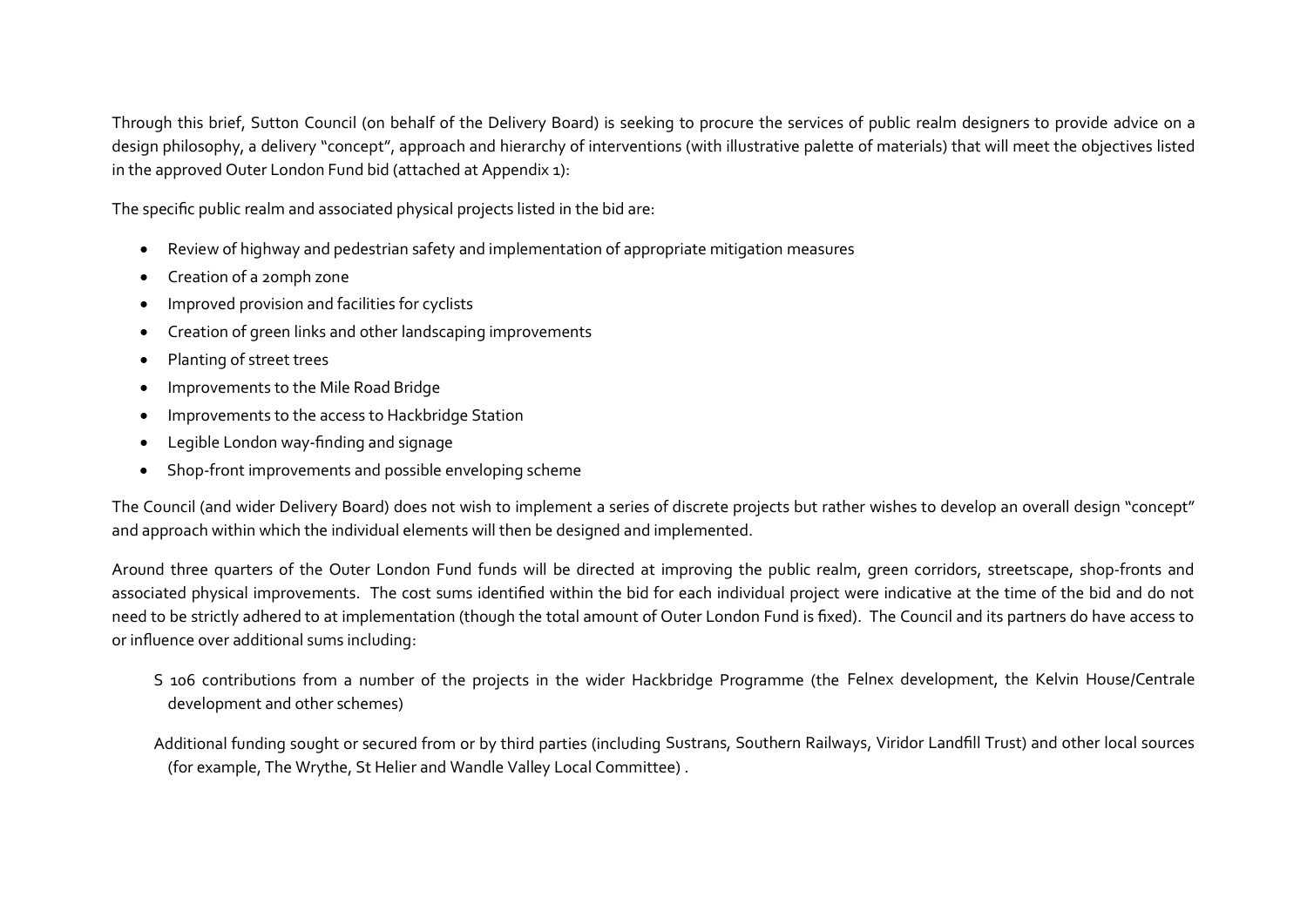These sums will be clarified at the inception meeting.

In the context of these wider overall budgets, we are seeking guidance from the design adviser on a comprehensive design "concept" and approach to the Hackbridge area as a whole and suggestions as to how the approach might be most effectively applied within the Outer London Fund project and wider Hackbridge Programme.

The outputs we require from the Design Brief project are:

- Proposals on an overall design philosophy and "concept" to be applied across the whole area to reflect, in part:
- The history of the area
- Our ambitions to create the UKs first sustainable suburb, and
	- Our aspiration to create a District Centre that meets the full range of retail and associated needs whilst also becoming a destination of distinction capitalising on its excellent transport links and its proximity to the beautiful and tranquil River Wandle and the 300 hectare Wandle Valley Regional Park
- A illustrative "palette" of materials and suggestions on how they might be applied to a number of the projects listed above
- Indicative illustrations of how this approach might be applied to a number of the individual projects listed above comprising sketch schemes and broad costings
- An illustrative and broadly costed maintenance regime that particularly addresses the issue of sustainability.

For the avoidance of doubt, all outcomes will remain the joint property of Sutton Council and BioRegional on behalf of the Delivery Board.

### **4.0 Applicants' Proposal**

#### **4.1 Timescales**

The Outer London Fund programme starts in 1<sup>st</sup> April 2012 and runs until 31<sup>st</sup> March 2014. All of the Outer London Fund funds need to be spent within those dates. The Delivery Board wishes to appoint design advisers in May and wishes this piece of work to be concluded before the end of June to enable local consultation on its outcome to be undertaken during July and the rest of the summer. Applicants wishing to tender for this work must indicate that they are able to comply with these timescales.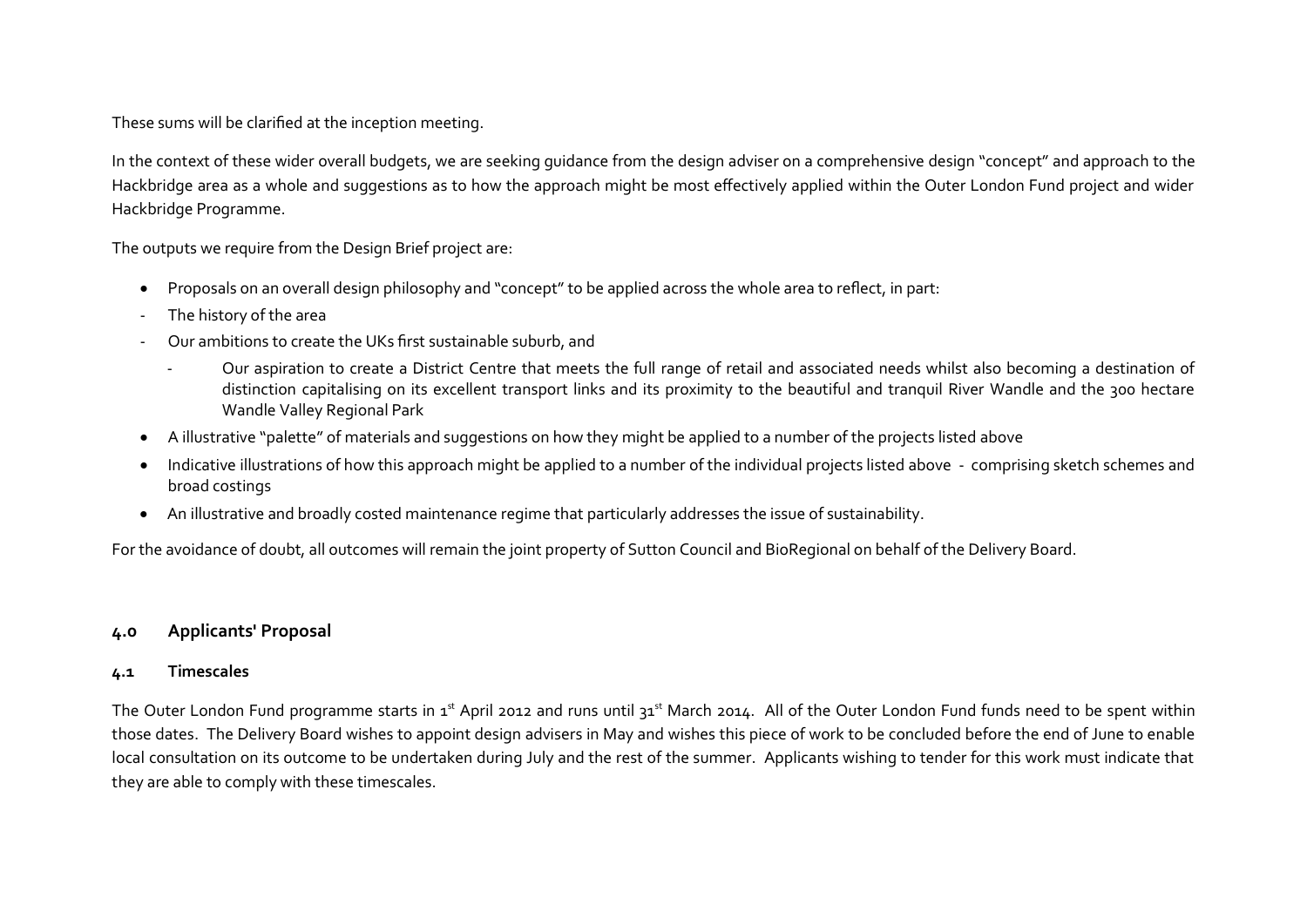#### **4.2 Tasks**

Applicants are required to indicate their approach to completing the following tasks:

- Review background material particularly the Hackbridge Masterplan prepared by Tibbalds in 2009, the LIP submission and the draft Neighbourhood Plan (2012)
- Engage with stakeholders through the Delivery Board, the Hackbridge Programme Board, the Hackbridge Neighbourhood Planning Group, and other suggestions from the applicant
- Develop a design philosophy and "concept" (that reflects the three components listed above) to be applied to the Outer London Fund project and wider Programme
- Draw up an illustrative design "palette" of materials and offer suggestions on how they might be applied to the project
- Prepare a number of indicative illustrations of how the design philosophy and "concept" might be applied to some of the projects listed comprising sketch schemes and broad costings
- Prepare an illustrative and broadly costed maintenance regime that particularly addresses the issue of sustainability
- Make up to three x presentations: one to key Council officers and members of BioRegional; one to the Delivery Board; and one to the Hackbridge Programme Board

#### **4.3 Fee proposal**

Applicants should submit a fixed fee proposal for the completion of all the tasks listed above. The proposal should clearly indicate the names, qualifications, experience and day rate of all staff within your team (including any sub-consultants), which staff within your team will complete which task, how much time will be allocated to each task, and the individual cost proposal for each task. All assumptions (related to access to background materials, to stakeholders, to local premises, to preparation of drawings, etc) should be made clear.

Applicants should also indicate within their proposal follow-on fee rates for identified staff for any follow-on work that may arise from this commission with regard to the development of detailed designs for individual projects and/or associated work.

#### **4.4 Experience**